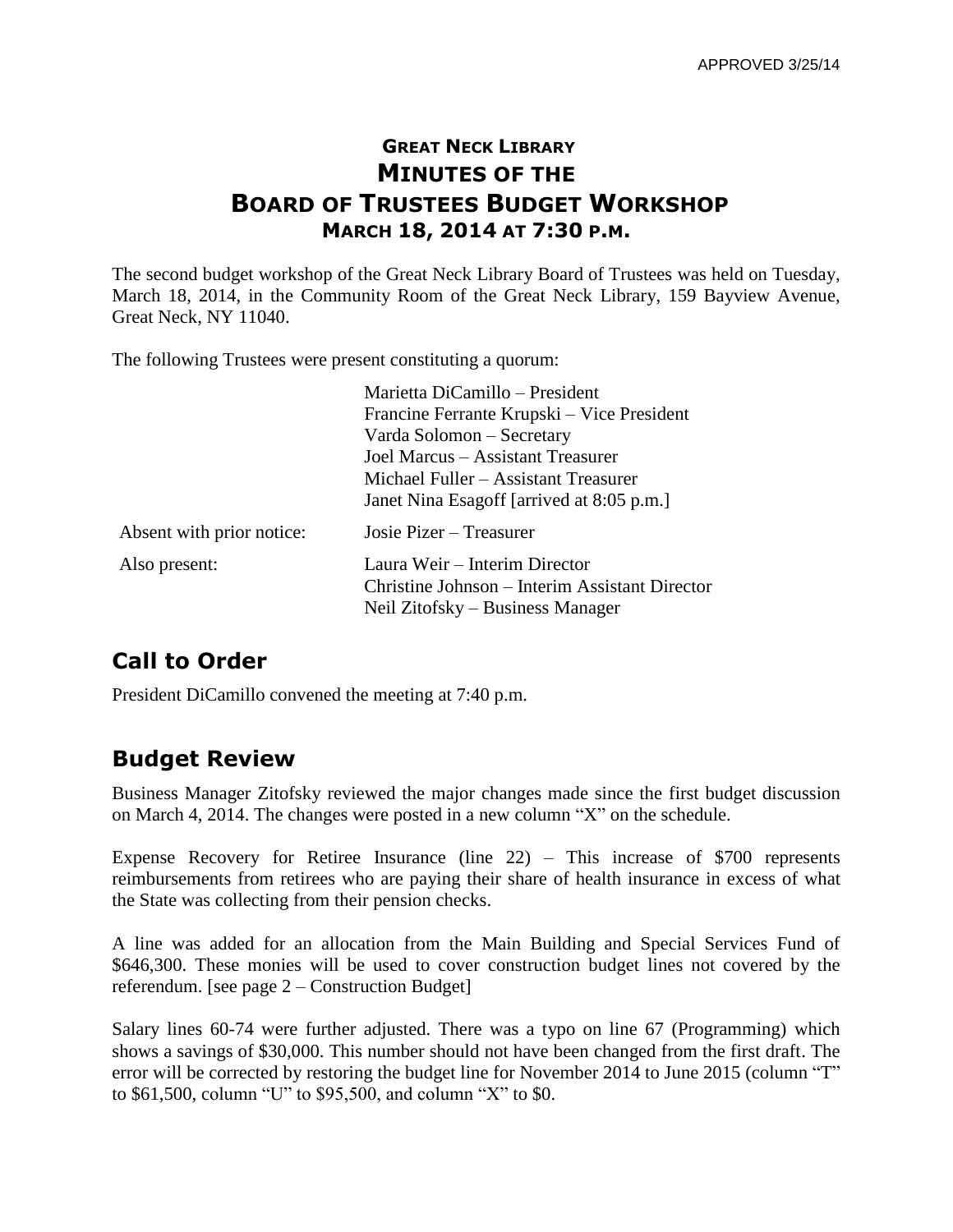#### EMPLOYEE BENEFITS

The provision for unemployment insurance was decreased by \$800,000 to offset the provision of the proposed furlough of 26 weeks of benefits.

\_\_\_\_\_\_\_\_\_\_\_\_\_\_\_\_\_\_\_\_\_\_\_\_\_\_\_\_\_\_\_\_\_\_\_\_\_\_\_\_\_\_\_\_\_\_\_\_\_\_\_\_\_\_\_\_\_\_\_\_\_\_\_\_\_\_\_\_\_\_\_\_\_\_\_\_\_\_\_\_\_\_\_\_\_\_\_\_\_\_\_\_\_

#### LIBRARY MATERIALS

The expenditure for children's and Jr. Levels programs was decreased by \$12,400. The first draft budget already had a reduction in the adult programming expenses.

#### LIBRARY OPERATIONS

An additional \$5,400 is being added on this line which is for the hiring of a new auditing firm.

#### BUILDING OPERATIONS

All, except for a \$1,000 for sundry expenses, was removed from the Furniture and Equipment line resulting in a decrease of \$15,500 over the first draft budget.

#### CONSTRUCTION BUDGET

This new category was requested at the previous workshop to consolidate budget items pertaining to the renovation that are not covered by the referendum bond. This amounted to \$2,038,300. The surplus from all the other lines in the budget leaves a \$646,300 deficit of the \$2,038,300. The \$646,300 on line 39 (transferred from the Main Building and Special Services fund) will cover this difference for the construction costs.

President DiCamillo asked for a breakout of the Debt Service (line 5). Mr. Zitofsky explained that the Tax Revenue is increasing by 1.19% to \$8,500,000. The Debt Service of \$875,000 represents a 10.25% increase over the previous year. The latter amount was a not-to-exceed figure that was a part of the Referendum language that was voted on. He believes that the tax collection process will start before the closing on the bond and most likely the first tax bill will be the full amount of \$875,000 and an adjustment will be made subsequently.

[Trustee Nina Esagoff entered at this point at 8:05 p.m.]

However, President DiCamillo asked Mr. Zitofsky to consult with Financial Advisor Noah Nadelson on the following questions:

- What is the process for the first year and the amount that the referendum commits us to put in the budget?
- What happens to the excess on funds for the first year?
- What rate was used for his calculation?

The floor was then opened up for questions.

*Public Comment: Ralene Adler, Karen Rubin*